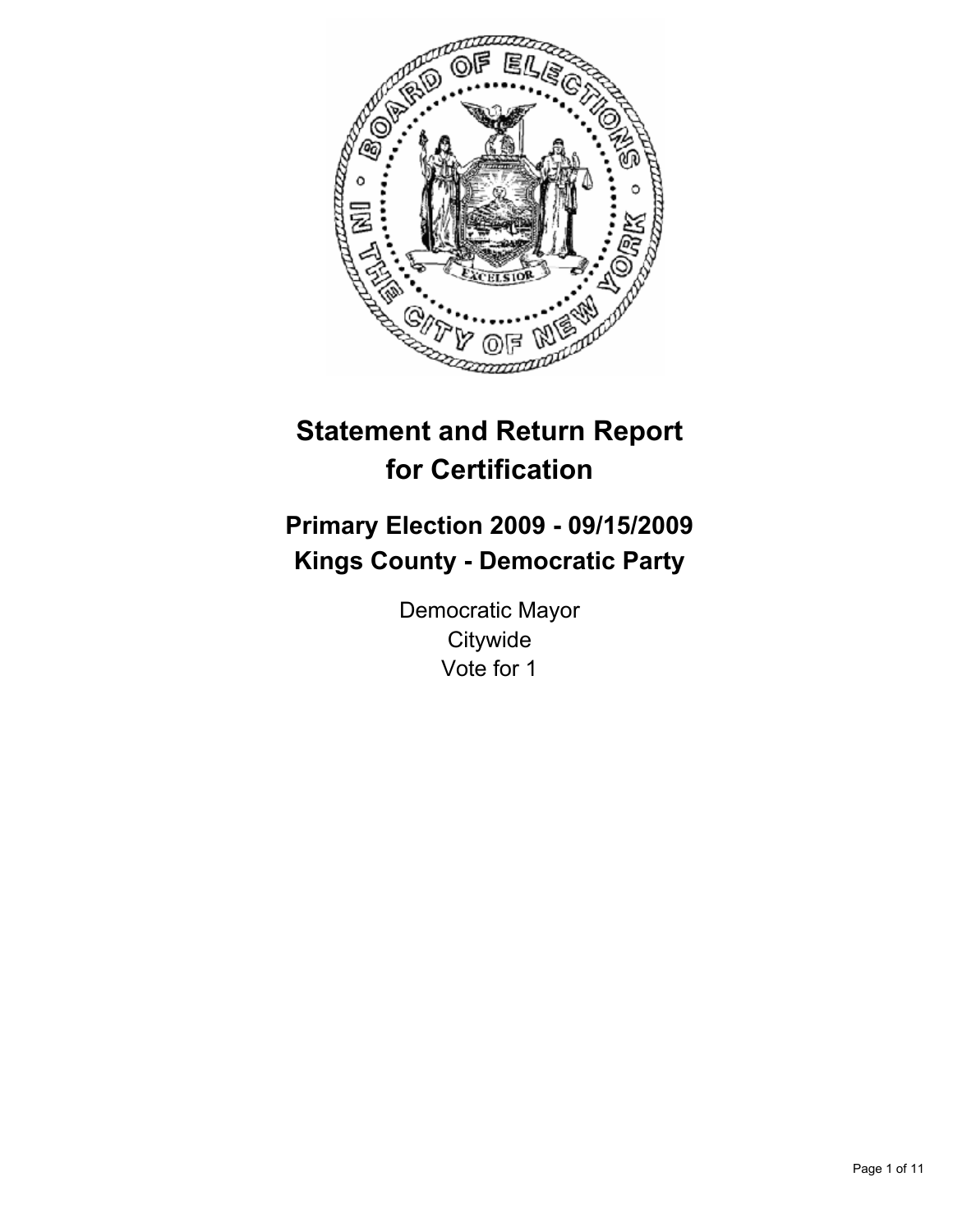

| <b>EMERGENCY</b>        | 5     |
|-------------------------|-------|
| ABSENTEE/MILITARY       | 98    |
| AFFIDAVIT               | 51    |
| <b>TONY AVELLA</b>      | 550   |
| <b>ROLAND ROGERS</b>    | 484   |
| WILLIAM C THOMPSON JR.  | 4.496 |
| ALBERT COHEN (WRITE-IN) |       |
| <b>Total Votes</b>      | 5.531 |

# **Assembly District 41**

| <b>EMERGENCY</b>             | 29    |
|------------------------------|-------|
| ABSENTEE/MILITARY            | 180   |
| <b>AFFIDAVIT</b>             | 29    |
| <b>TONY AVELLA</b>           | 781   |
| <b>ROLAND ROGERS</b>         | 373   |
| WILLIAM C THOMPSON JR.       | 3,695 |
| ANTHONY WEINER (WRITE-IN)    | 1     |
| BLOOMBERG (WRITE-IN)         | 4     |
| ELIOT SPITZER (WRITE-IN)     | 1     |
| M. BLOOMBERG (WRITE-IN)      | 3     |
| MICHAEL BLOOMBERG (WRITE-IN) | 1     |
| MIKE BLOOMBERG (WRITE-IN)    |       |
| <b>Total Votes</b>           | 4,860 |
|                              |       |

#### **Assembly District 42**

| <b>EMERGENCY</b>             | 44    |
|------------------------------|-------|
| ABSENTEE/MILITARY            | 137   |
| <b>AFFIDAVIT</b>             | 55    |
| <b>TONY AVELLA</b>           | 611   |
| <b>ROLAND ROGERS</b>         | 498   |
| WILLIAM C THOMPSON JR.       | 3,741 |
| CARLOS OPLACO SR. (WRITE-IN) | 2     |
| M. BLOOMBERG (WRITE-IN)      | 2     |
| MICHEAL BLOOMBERG (WRITE-IN) |       |
| <b>Total Votes</b>           | 4.855 |

| <b>Total Votes</b>              | 5.736 |
|---------------------------------|-------|
| MIKE BLOOMBERG (WRITE-IN)       |       |
| MIKE BLANK BLOOMBERG (WRITE-IN) |       |
| LAURA IMPERIALE (WRITE-IN)      |       |
| <b>CLARK KENT (WRITE-IN)</b>    |       |
| WILLIAM C THOMPSON JR.          | 4.715 |
| <b>ROLAND ROGERS</b>            | 536   |
| <b>TONY AVELLA</b>              | 481   |
| AFFIDAVIT                       | 75    |
| ABSENTEE/MILITARY               | 225   |
| <b>EMERGENCY</b>                | 8     |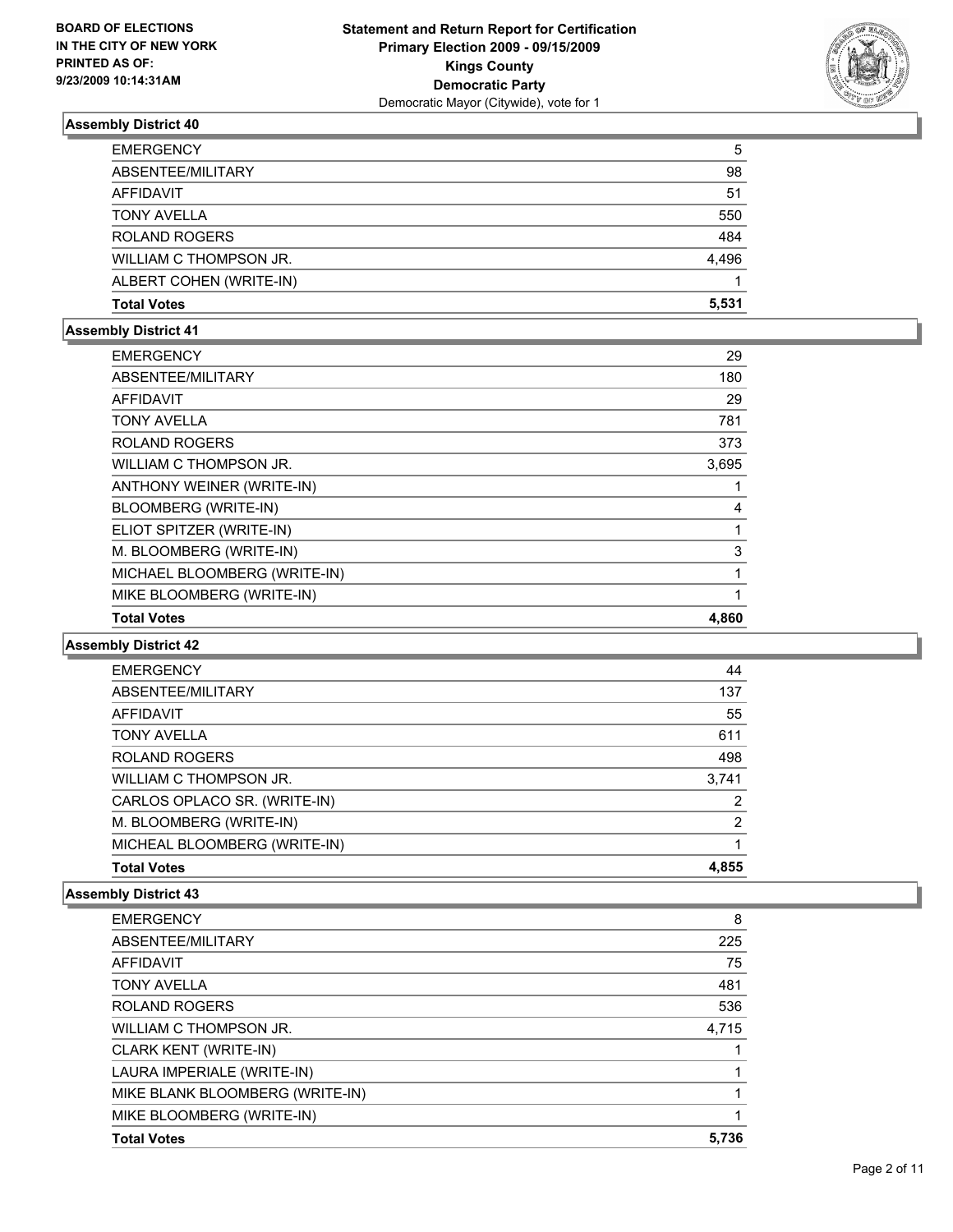

| <b>EMERGENCY</b>              | 345   |
|-------------------------------|-------|
| <b>ABSENTEE/MILITARY</b>      | 192   |
| <b>AFFIDAVIT</b>              | 91    |
| <b>TONY AVELLA</b>            | 1,628 |
| <b>ROLAND ROGERS</b>          | 452   |
| WILLIAM C THOMPSON JR.        | 4,956 |
| ANTHONY WEINER (WRITE-IN)     | 1     |
| BILLY TALLEN (WRITE-IN)       | 1     |
| BLOOMBERG (WRITE-IN)          | 3     |
| <b>BRAD LANDER (WRITE-IN)</b> | 1     |
| CHRISTINE QINN (WRITE-IN)     | 1     |
| JANET SADIK KHAN (WRITE-IN)   | 1     |
| JIMMY MCMILLAN (WRITE-IN)     | 1     |
| JOE QUIMBY (WRITE-IN)         | 1     |
| JOSH SKOLLER (WRITE-IN)       | 1     |
| MICHAEL BLOOMBERG (WRITE-IN)  | 2     |
| MIKE BLOOMBERG (WRITE-IN)     | 5     |
| NAOMI NISSEN (WRITE-IN)       | 1     |
| R. BLOOMBERG (WRITE-IN)       | 1     |
| REVEREND BILLY (WRITE-IN)     | 1     |
| SALIM EJAZ (WRITE-IN)         | 1     |
| <b>Total Votes</b>            | 7,058 |

| <b>EMERGENCY</b>                  | 6              |
|-----------------------------------|----------------|
| ABSENTEE/MILITARY                 | 176            |
| AFFIDAVIT                         | 24             |
| <b>TONY AVELLA</b>                | 773            |
| <b>ROLAND ROGERS</b>              | 243            |
| WILLIAM C THOMPSON JR.            | 1,379          |
| BLOOMBERG (WRITE-IN)              | 3              |
| BLOOMBERG INDENPENDENT (WRITE-IN) | 1              |
| BLUMBERG (WRITE-IN)               | 1              |
| M. BLOOMBERG (WRITE-IN)           | 1              |
| MICHAEL BLOOMBERG (WRITE-IN)      | 2              |
| MIKE BLOOMBERG (WRITE-IN)         | $\overline{2}$ |
| PAUL DAMN (WRITE-IN)              | 1              |
| <b>Total Votes</b>                | 2,406          |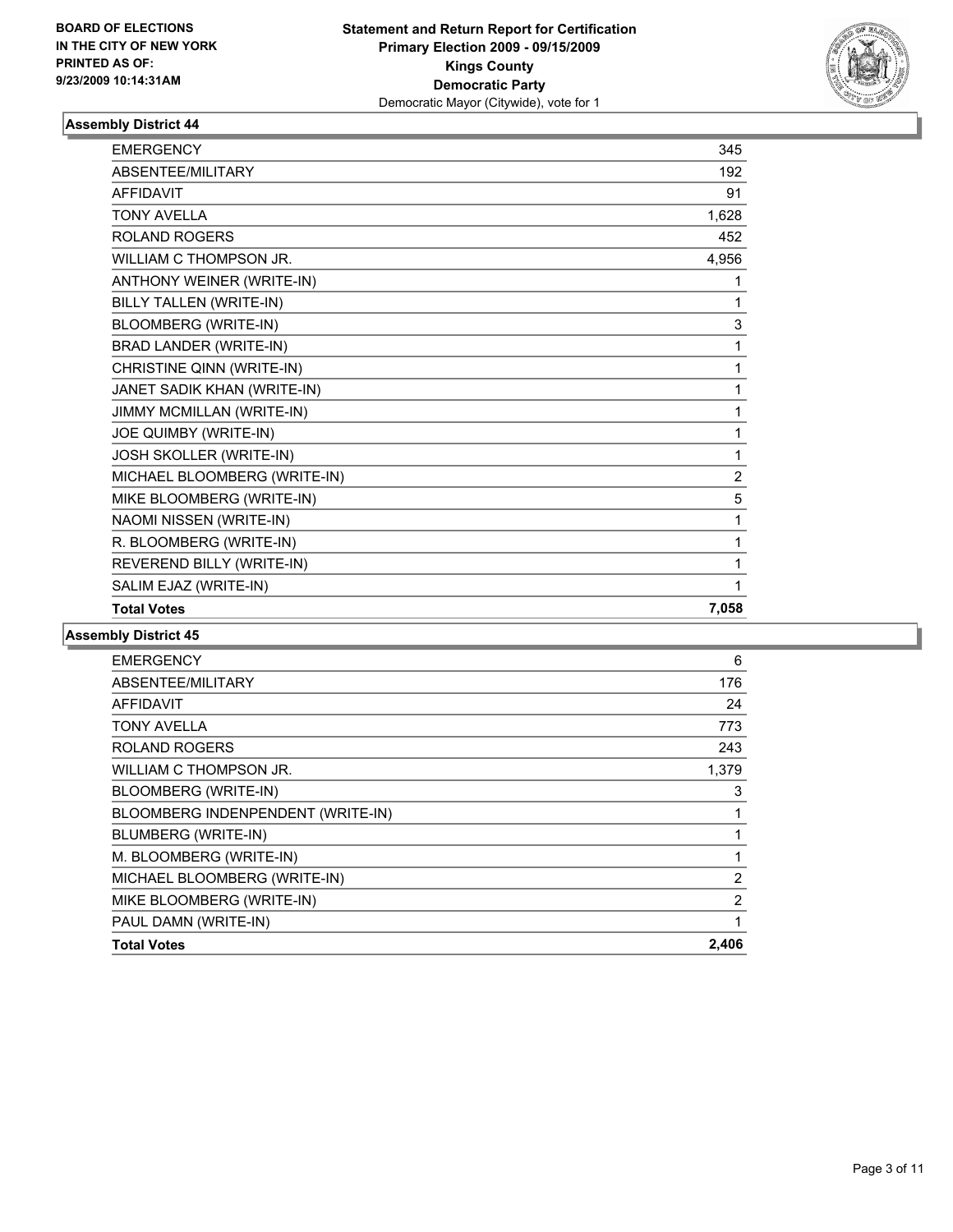

| <b>EMERGENCY</b>                 | 14             |
|----------------------------------|----------------|
| ABSENTEE/MILITARY                | 237            |
| <b>AFFIDAVIT</b>                 | 38             |
| TONY AVELLA                      | 996            |
| ROLAND ROGERS                    | 449            |
| WILLIAM C THOMPSON JR.           | 2,071          |
| AMY GOODMAN (WRITE-IN)           | 2              |
| BILL CLINTON (WRITE-IN)          | 1              |
| <b>BLOOMBERG (WRITE-IN)</b>      | $\overline{2}$ |
| HARRIET SCHONFELD (WRITE-IN)     | 1              |
| <b>JIMMY MCMILLAN (WRITE-IN)</b> | 1              |
| MICHAEL J BLOOMBERG (WRITE-IN)   | 1              |
| MIKE BLOOMBERG (WRITE-IN)        | 2              |
| NO ONE (WRITE-IN)                | 1              |
| <b>Total Votes</b>               | 3,527          |

#### **Assembly District 47**

| <b>EMERGENCY</b>             | 8              |
|------------------------------|----------------|
| ABSENTEE/MILITARY            | 192            |
| <b>AFFIDAVIT</b>             | 18             |
| <b>TONY AVELLA</b>           | 825            |
| <b>ROLAND ROGERS</b>         | 283            |
| WILLIAM C THOMPSON JR.       | 1,279          |
| BLOOMBERG (WRITE-IN)         |                |
| BLUMBERG (WRITE-IN)          |                |
| ELLEN FRIEDBERG (WRITE-IN)   |                |
| MARK TREYGER (WRITE-IN)      | 1              |
| MICHAEL BLOOMBERG (WRITE-IN) | 2              |
| MIKE BLOOMBERG (WRITE-IN)    | $\overline{2}$ |
| <b>Total Votes</b>           | 2,395          |

| 125   |
|-------|
| 35    |
| 613   |
| 261   |
| 2,020 |
|       |
|       |
|       |
| 2.897 |
|       |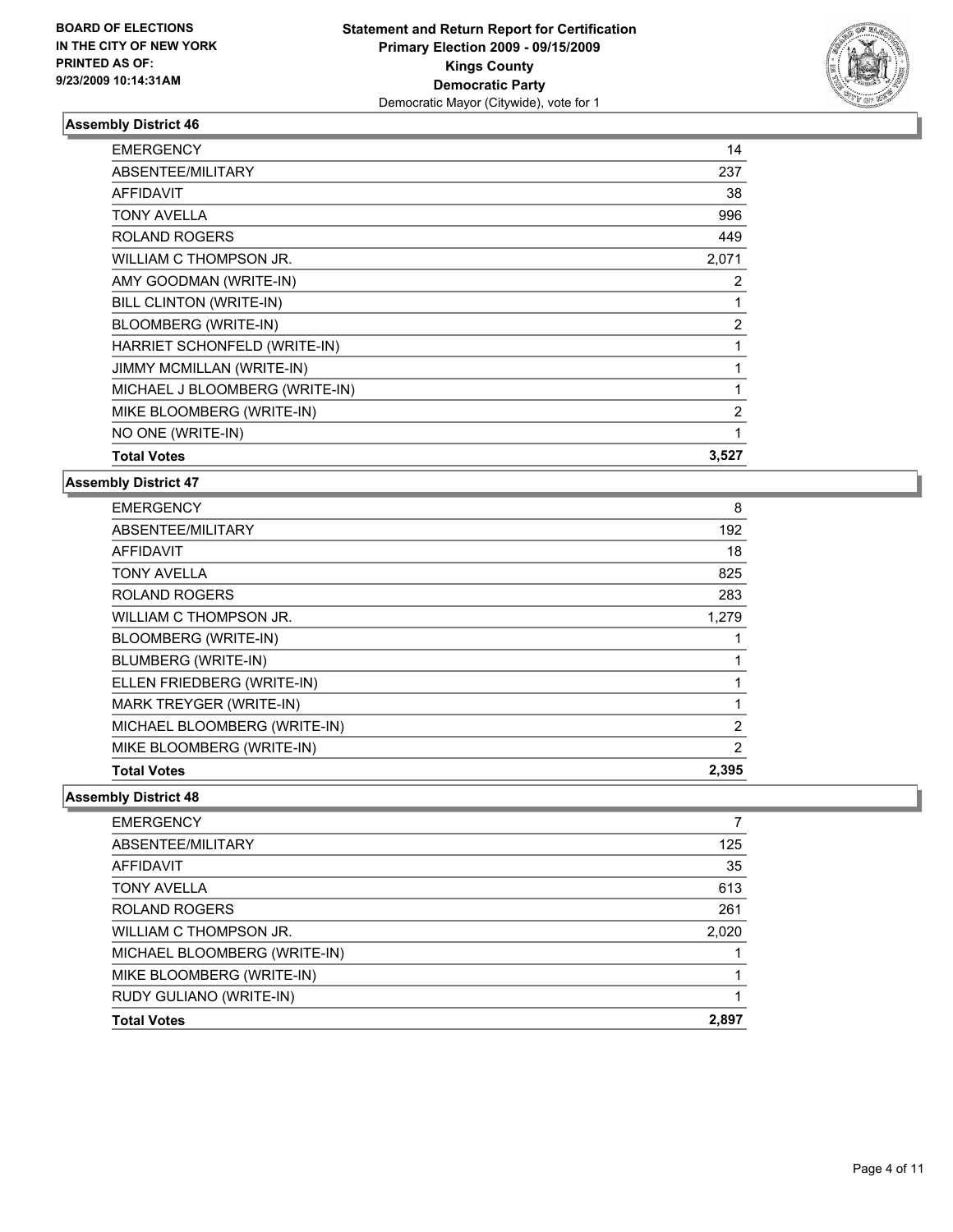

| <b>EMERGENCY</b>         | 8     |
|--------------------------|-------|
| ABSENTEE/MILITARY        | 110   |
| <b>AFFIDAVIT</b>         | 25    |
| <b>TONY AVELLA</b>       | 577   |
| <b>ROLAND ROGERS</b>     | 159   |
| WILLIAM C THOMPSON JR.   | 994   |
| BILL O REILLY (WRITE-IN) |       |
| BLOOMBERG (WRITE-IN)     |       |
| BLUMBERG (WRITE-IN)      | 2     |
| <b>Total Votes</b>       | 1.734 |

#### **Assembly District 50**

| <b>Total Votes</b>             | 6,089 |
|--------------------------------|-------|
| M. BLOOMBERG (WRITE-IN)        | 1     |
| <b>JIM MCMILLAN (WRITE-IN)</b> |       |
| JANETTE SADIK-KHAN (WRITE-IN)  |       |
| CHAIM TITELBAUM (WRITE-IN)     | 1     |
| BLOOMBERG (WRITE-IN)           | 2     |
| ANDREW CUOMO (WRITE-IN)        |       |
| WILLIAM C THOMPSON JR.         | 4,571 |
| <b>ROLAND ROGERS</b>           | 414   |
| <b>TONY AVELLA</b>             | 1,097 |
| <b>AFFIDAVIT</b>               | 150   |
| ABSENTEE/MILITARY              | 114   |
| <b>EMERGENCY</b>               | 4     |

| <b>EMERGENCY</b>                   | 2     |
|------------------------------------|-------|
| ABSENTEE/MILITARY                  | 55    |
| <b>AFFIDAVIT</b>                   | 46    |
| <b>TONY AVELLA</b>                 | 710   |
| <b>ROLAND ROGERS</b>               | 322   |
| WILLIAM C THOMPSON JR.             | 1,599 |
| JAVIER CORDERO (WRITE-IN)          |       |
| <b>MARTINE GUERRIER (WRITE-IN)</b> |       |
| MICHAEL BLOOMBERG (WRITE-IN)       | 2     |
| <b>Total Votes</b>                 | 2,635 |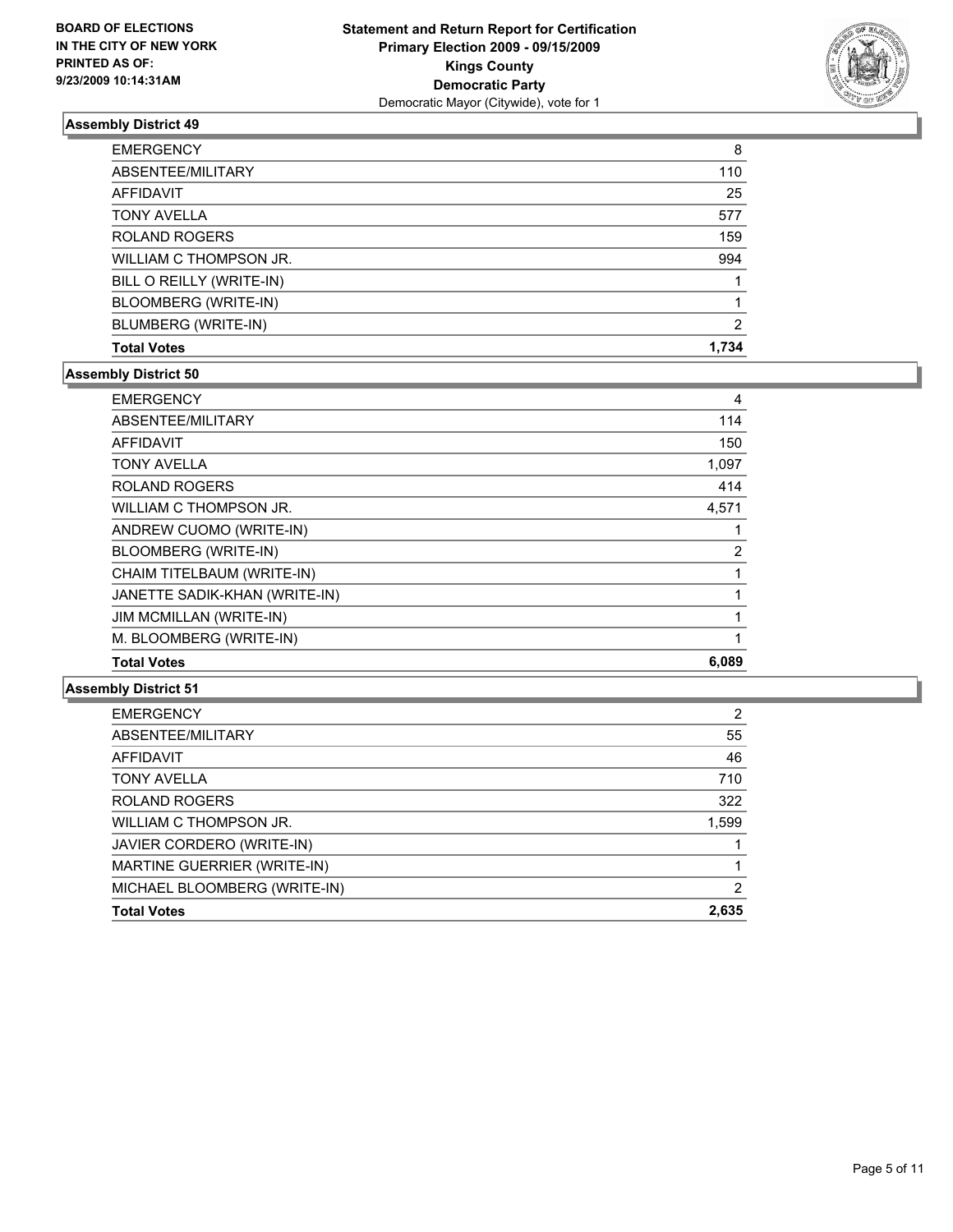

| <b>EMERGENCY</b>                 | 204            |
|----------------------------------|----------------|
| ABSENTEE/MILITARY                | 286            |
| <b>AFFIDAVIT</b>                 | 155            |
| <b>TONY AVELLA</b>               | 2,592          |
| <b>ROLAND ROGERS</b>             | 484            |
| WILLIAM C THOMPSON JR.           | 8,366          |
| BLOOMBERG (WRITE-IN)             | 2              |
| BRAD LANDER (WRITE-IN)           | 1              |
| BRETT WYNKOOP (WRITE-IN)         | 1              |
| <b>GEORGE TAYLOR (WRITE-IN)</b>  |                |
| J. HEYER (WRITE-IN)              | 1              |
| <b>JIMMY MCMILLAN (WRITE-IN)</b> | 1              |
| JOHNNY WERBE (WRITE-IN)          | 1              |
| JOSH SKALKER (WRITE-IN)          | 1              |
| MICHAEL AMBROSIO (WRITE-IN)      | 1              |
| MICHAEL BLOOMBERG (WRITE-IN)     | $\overline{2}$ |
| MICHAEL P. WARD (WRITE-IN)       |                |
| MICHAEL R. BLOOMBERG (WRITE-IN)  | 1              |
| THOMAS MILMORE (WRITE-IN)        |                |
| <b>Total Votes</b>               | 11,457         |

| <b>EMERGENCY</b>           | 24    |
|----------------------------|-------|
| ABSENTEE/MILITARY          | 80    |
| <b>AFFIDAVIT</b>           | 143   |
| <b>TONY AVELLA</b>         | 1,429 |
| <b>ROLAND ROGERS</b>       | 689   |
| WILLIAM C THOMPSON JR.     | 3,962 |
| DIANA REYNA (WRITE-IN)     |       |
| ERICK DILAN (WRITE-IN)     | 3     |
| MARITIZA DAVILA (WRITE-IN) | 5     |
| MAYISA DABILA (WRITE-IN)   |       |
| VITO LOPEZ (WRITE-IN)      | 6     |
| <b>Total Votes</b>         | 6,096 |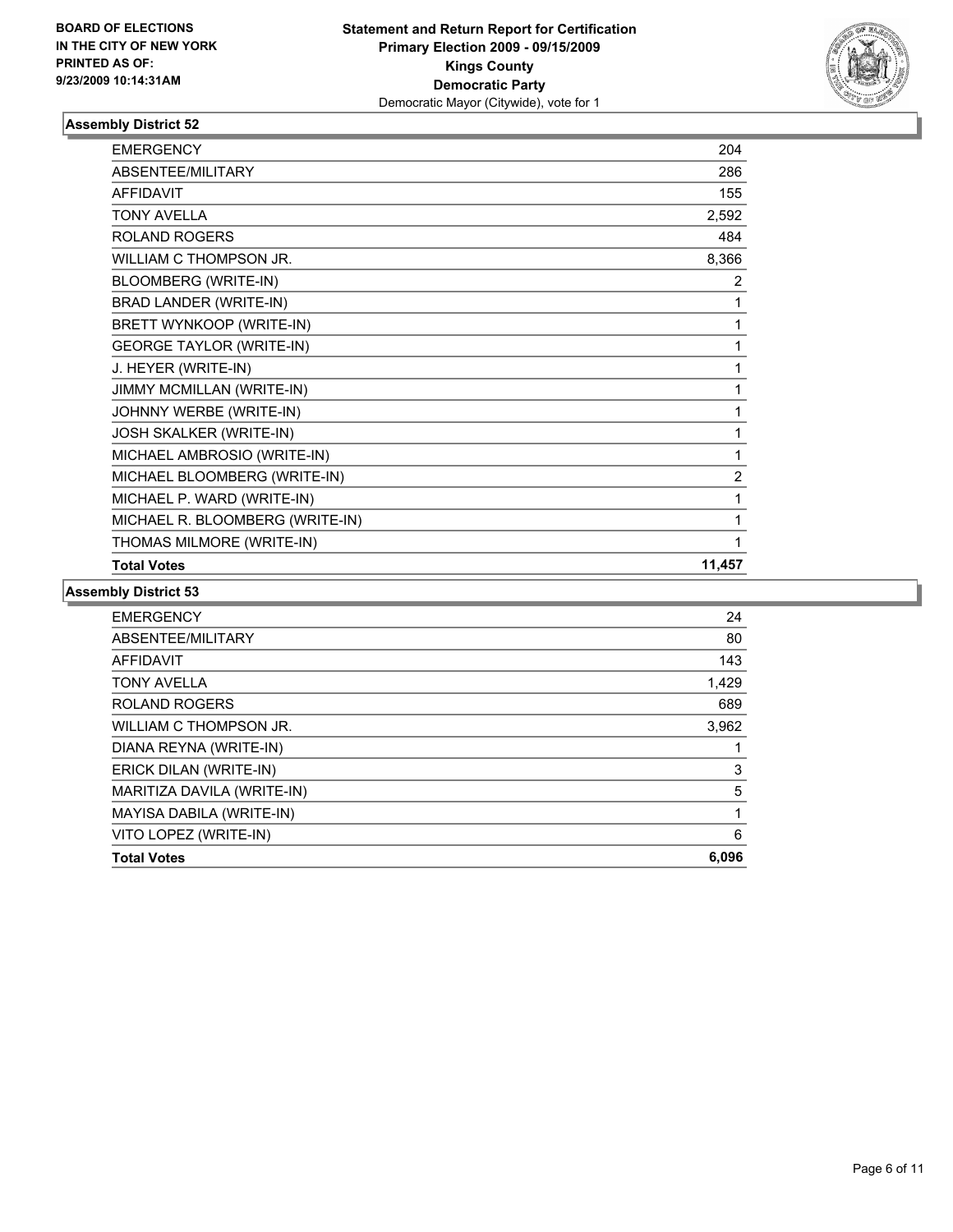

| <b>EMERGENCY</b>                 | 28             |
|----------------------------------|----------------|
| ABSENTEE/MILITARY                | 42             |
| AFFIDAVIT                        | 43             |
| <b>TONY AVELLA</b>               | 513            |
| ROLAND ROGERS                    | 402            |
| WILLIAM C THOMPSON JR.           | 2,429          |
| DAVID DINKINS (WRITE-IN)         |                |
| <b>JULIA MCAULI (WRITE-IN)</b>   |                |
| MARTIZA DAVILA (WRITE-IN)        | 1              |
| MAZAZA MARIZA DAVILLA (WRITE-IN) |                |
| MICHAEL BLOOMBERG (WRITE-IN)     | 1              |
| TIMOTHY MCAULIFFE (WRITE-IN)     | $\overline{2}$ |
| <b>Total Votes</b>               | 3,351          |

#### **Assembly District 55**

| <b>EMERGENCY</b>       | 18    |
|------------------------|-------|
| ABSENTEE/MILITARY      | 107   |
| AFFIDAVIT              | 77    |
| <b>TONY AVELLA</b>     | 497   |
| <b>ROLAND ROGERS</b>   | 515   |
| WILLIAM C THOMPSON JR. | 4,163 |
| <b>Total Votes</b>     | 5.175 |

| <b>EMERGENCY</b>          | 38    |
|---------------------------|-------|
| ABSENTEE/MILITARY         | 150   |
| <b>AFFIDAVIT</b>          | 102   |
| <b>TONY AVELLA</b>        | 567   |
| <b>ROLAND ROGERS</b>      | 612   |
| WILLIAM C THOMPSON JR.    | 5,957 |
| BLOOMBERG (WRITE-IN)      | 3     |
| M. BLOOMBERG (WRITE-IN)   |       |
| VOTE CONCENSUS (WRITE-IN) |       |
| <b>Total Votes</b>        | 7,141 |
|                           |       |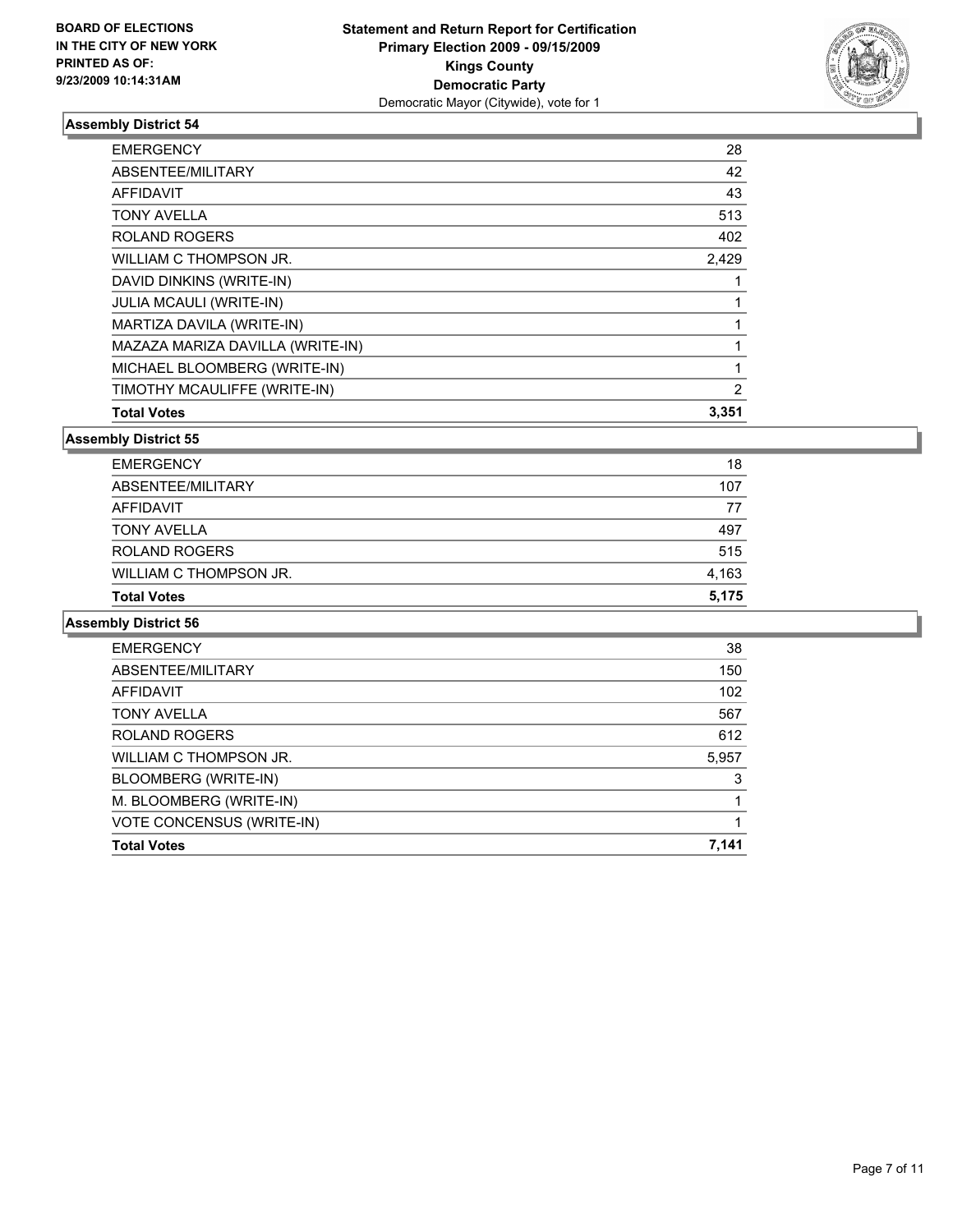

| <b>EMERGENCY</b>              | 59             |
|-------------------------------|----------------|
| <b>ABSENTEE/MILITARY</b>      | 219            |
| <b>AFFIDAVIT</b>              | 118            |
| <b>TONY AVELLA</b>            | 899            |
| ROLAND ROGERS                 | 544            |
| WILLIAM C THOMPSON JR.        | 6,669          |
| ANTHONY WEINER (WRITE-IN)     | 1              |
| BILLY TALEN (WRITE-IN)        | 1              |
| <b>BILLY TALON (WRITE-IN)</b> | 1              |
| <b>BRAD LANDER (WRITE-IN)</b> | 1              |
| DREW AKASON (WRITE-IN)        | 1              |
| EUGINE MATHIEU (WRITE-IN)     | 1              |
| JIMMY MCMILLIAN (WRITE-IN)    | 1              |
| M. BLOOMBERG (WRITE-IN)       | $\overline{2}$ |
| MCMILLIAN (WRITE-IN)          | 1              |
| MIKE BLOOMBERG (WRITE-IN)     | 1              |
| ROXALANA JORDAN (WRITE-IN)    | 1              |
| TULANI KINARD (WRITE-IN)      | 3              |
| <b>Total Votes</b>            | 8,127          |

#### **Assembly District 58**

| <b>Total Votes</b>     | 6.001 |
|------------------------|-------|
| TONY AVELLA (WRITE-IN) |       |
| WILLIAM C THOMPSON JR. | 4,946 |
| <b>ROLAND ROGERS</b>   | 574   |
| <b>TONY AVELLA</b>     | 480   |
| <b>AFFIDAVIT</b>       | 56    |
| ABSENTEE/MILITARY      | 258   |
| <b>EMERGENCY</b>       | 9     |

| <b>EMERGENCY</b>             | 2     |
|------------------------------|-------|
| ABSENTEE/MILITARY            | 141   |
| <b>AFFIDAVIT</b>             | 24    |
| <b>TONY AVELLA</b>           | 835   |
| <b>ROLAND ROGERS</b>         | 253   |
| WILLIAM C THOMPSON JR.       | 2,757 |
| MICHAEL BLOOMBERG (WRITE-IN) |       |
| NONE ABOVE (WRITE-IN)        |       |
| <b>Total Votes</b>           | 3.847 |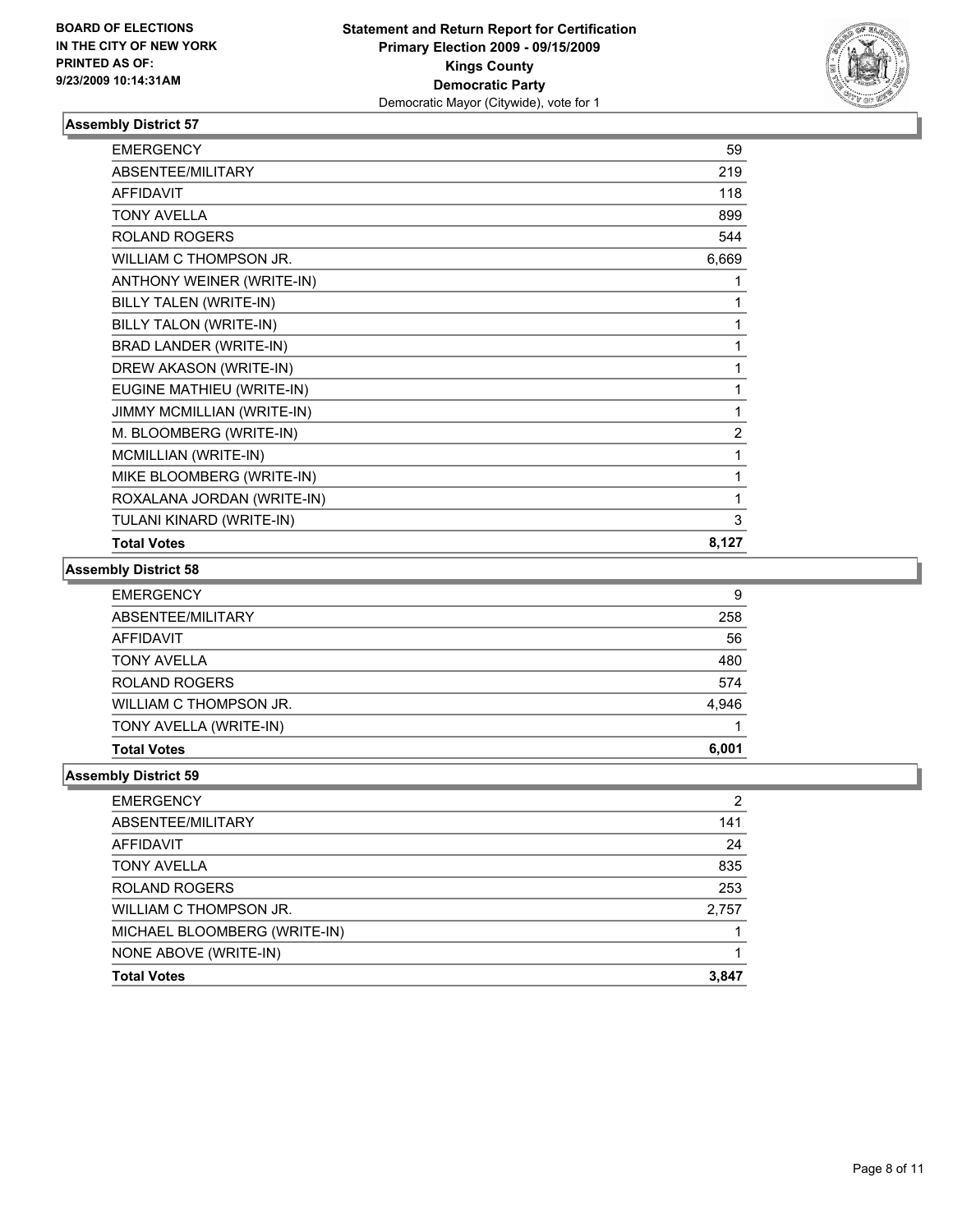

| <b>Total Votes</b>           | 1.311 |
|------------------------------|-------|
| MICHAEL BLOOMBERG (WRITE-IN) |       |
| WILLIAM C THOMPSON JR.       | 754   |
| <b>ROLAND ROGERS</b>         | 65    |
| <b>TONY AVELLA</b>           | 491   |
| AFFIDAVIT                    | 10    |
| ABSENTEE/MILITARY            | 31    |
| <b>EMERGENCY</b>             | 3     |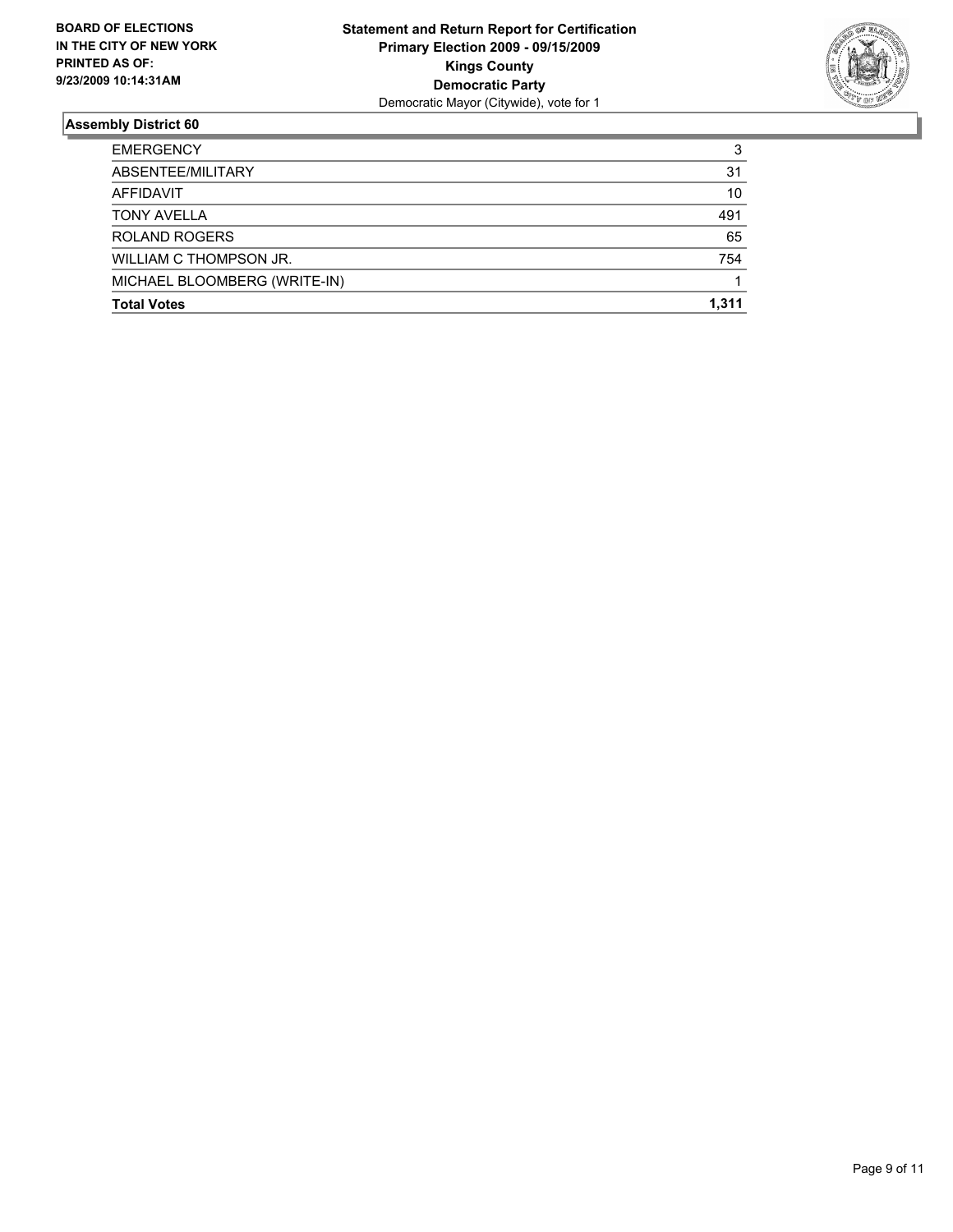

**Total for Democratic Mayor (Citywide) - Kings County**

| EMERGENCY                         | 865            |
|-----------------------------------|----------------|
| ABSENTEE/MILITARY                 | 3,155          |
| AFFIDAVIT                         | 1,365          |
| TONY AVELLA                       | 17,945         |
| <b>ROLAND ROGERS</b>              | 8,612          |
| WILLIAM C THOMPSON JR.            | 75,519         |
| ALBERT COHEN (WRITE-IN)           | 1              |
| AMY GOODMAN (WRITE-IN)            | 2              |
| ANDREW CUOMO (WRITE-IN)           | 1              |
| ANTHONY WEINER (WRITE-IN)         | 3              |
| BILL CLINTON (WRITE-IN)           | 1              |
| BILL O REILLY (WRITE-IN)          | $\mathbf 1$    |
| BILLY TALEN (WRITE-IN)            | 1              |
| BILLY TALLEN (WRITE-IN)           | 1              |
| <b>BILLY TALON (WRITE-IN)</b>     | $\mathbf{1}$   |
| BLOOMBERG (WRITE-IN)              | 21             |
| BLOOMBERG INDENPENDENT (WRITE-IN) | 1              |
| <b>BLUMBERG (WRITE-IN)</b>        | 4              |
| BRAD LANDER (WRITE-IN)            | 3              |
| BRETT WYNKOOP (WRITE-IN)          | 1              |
| CARLOS OPLACO SR. (WRITE-IN)      | $\overline{2}$ |
| CHAIM TITELBAUM (WRITE-IN)        | 1              |
| CHRISTINE QINN (WRITE-IN)         | 1              |
| CLARK KENT (WRITE-IN)             | $\mathbf 1$    |
| DAVID DINKINS (WRITE-IN)          | 1              |
| DIANA REYNA (WRITE-IN)            | 1              |
| DREW AKASON (WRITE-IN)            | 1              |
| ELIOT SPITZER (WRITE-IN)          | 1              |
| ELLEN FRIEDBERG (WRITE-IN)        | $\mathbf 1$    |
| ERICK DILAN (WRITE-IN)            | 3              |
| EUGINE MATHIEU (WRITE-IN)         | 1              |
| <b>GEORGE TAYLOR (WRITE-IN)</b>   | $\mathbf{1}$   |
| HARRIET SCHONFELD (WRITE-IN)      | 1              |
| J. HEYER (WRITE-IN)               | 1              |
| JANET SADIK KHAN (WRITE-IN)       | 1              |
| JANETTE SADIK-KHAN (WRITE-IN)     | 1              |
| JAVIER CORDERO (WRITE-IN)         | 1              |
| JIM MCMILLAN (WRITE-IN)           | 1              |
| JIMMY MCMILLAN (WRITE-IN)         | 3              |
| JIMMY MCMILLIAN (WRITE-IN)        | 1              |
| JOE QUIMBY (WRITE-IN)             | 1              |
| JOHNNY WERBE (WRITE-IN)           | 1              |
| JOSH SKALKER (WRITE-IN)           | 1              |
| JOSH SKOLLER (WRITE-IN)           | 1              |
| JULIA MCAULI (WRITE-IN)           | $\mathbf 1$    |
| LAURA IMPERIALE (WRITE-IN)        | 1              |
|                                   |                |